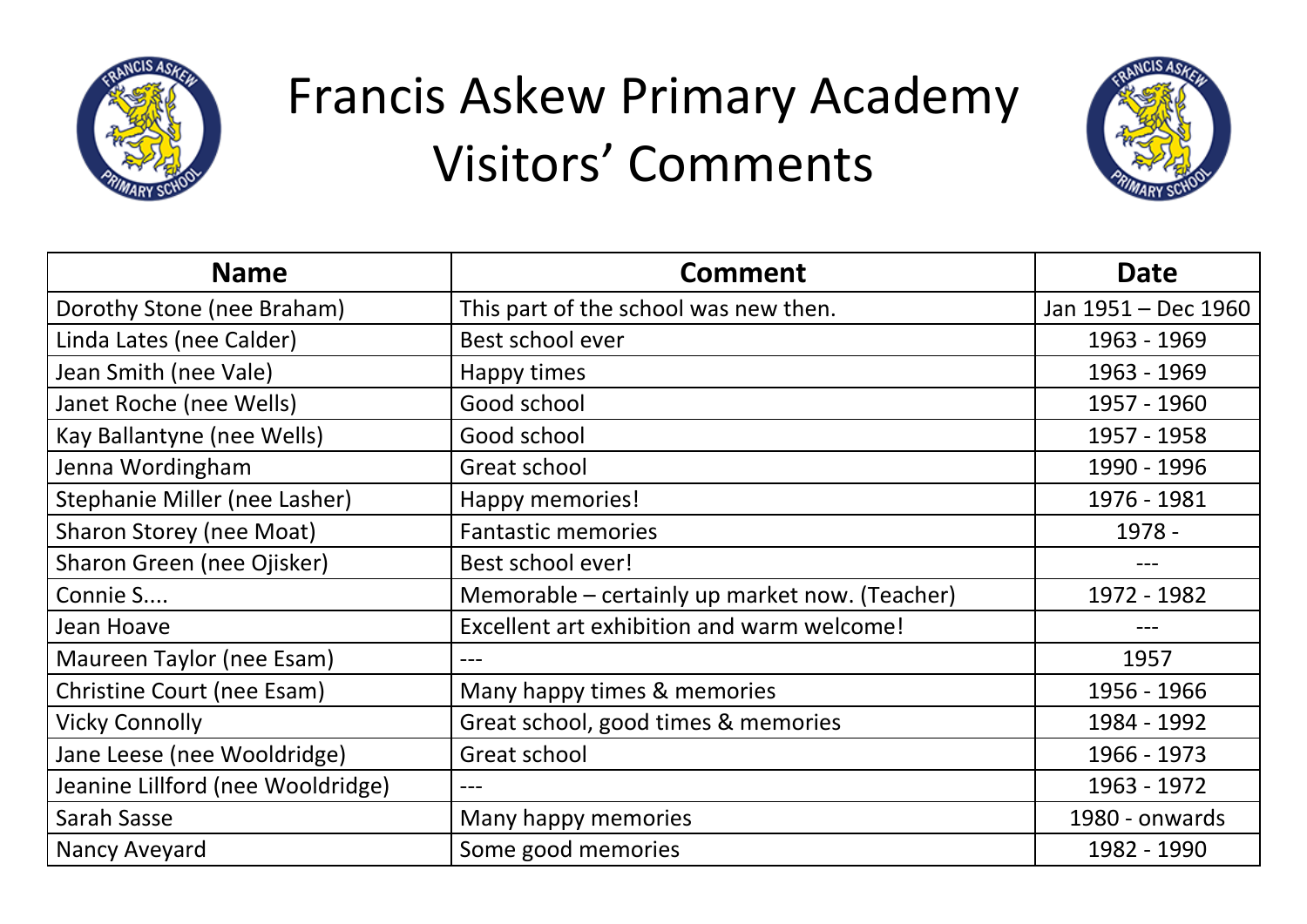



| <b>Name</b>                        | <b>Comment</b>                                                                     | Date        |
|------------------------------------|------------------------------------------------------------------------------------|-------------|
| <b>Christine Smith</b>             | Happy memories (Teaching Assistant)                                                | 1983 - 2007 |
| Helen Warner (nee Smith)           | Some fantastic memories                                                            | 1983 - 1988 |
| Joanne Russell                     | Lovely school, lots of happy memories and friends.                                 | 1977 - 1981 |
| <b>Tracey Drabarek (nee Sneed)</b> | I will miss this school – so many happy memories.                                  | 1976 - 1981 |
| Maureen Smith                      | Great memories at a great school.                                                  | 1980 - 1989 |
| David Casey                        | Best memory is from year 4 in Mrs Wilkinson's class and<br>her 'Friday toffees!'   | 1987 - 1996 |
| Donna Casey (nee Cox)              | Many, many happy memories                                                          | 1969 - 1976 |
|                                    |                                                                                    |             |
|                                    |                                                                                    |             |
|                                    |                                                                                    |             |
|                                    |                                                                                    |             |
|                                    |                                                                                    |             |
|                                    |                                                                                    |             |
|                                    |                                                                                    |             |
|                                    | Above are the comments from the book.<br>Below are the comments written on sheets. |             |
|                                    |                                                                                    |             |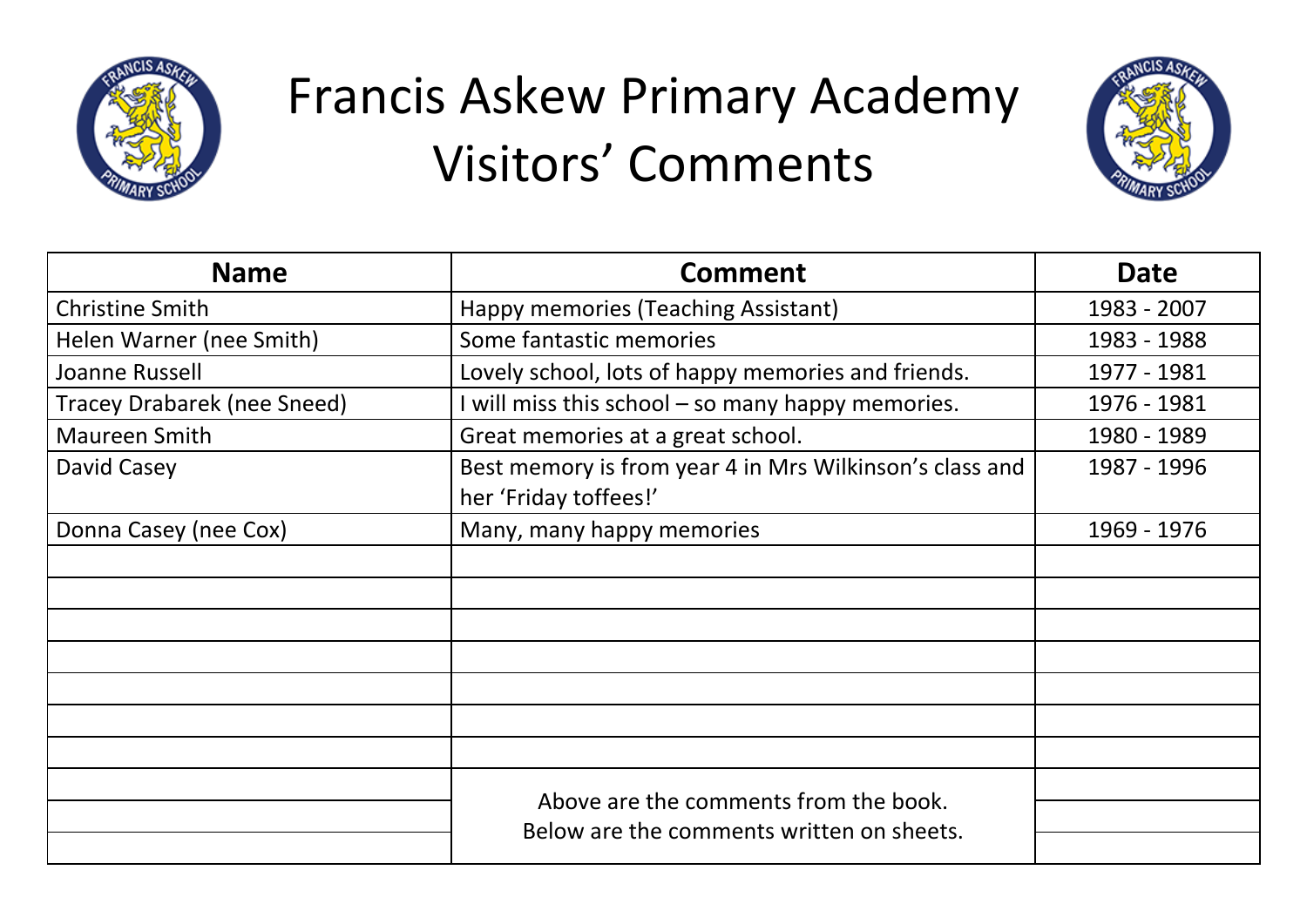



### **Mrs Taylor (aged 67)**

I came to the school in 1956, when I was seven, attending the infants, juniors & seniors. Francis Askew was a great school; I made some special friends there. We had wooden desks with ink wells in them and worked in the same classroom, taught by just one teacher through all our school days. Every morning we sang hymns and said The Lord's Prayer. At 15 years old, I left school to go to work and there were lots of jobs for us. School days are the best days of your life – so enjoy them.

## **Jean Smith (nee Vale)**

My best friend and I were 'Staffroom Monitors' – we washed up the cups. I remember I used to sit in one of the chairs and mimic a teacher! I was proud to get a merit badge in assembly. Taking part in plays with Mrs Brown was something I enjoyed. It was a lovely school, lots of good times.

### **Mathew Smith**

Many great memories. As the 'Chair Monitor', I had the responsibility to put the chairs out for each assembly. I played football and hockey. One Christmas I was chosen to play Joseph.

When I was in the 5<sup>th</sup> year, in Mr Holmes' class, we were taught by Mrs Downing & Miss Stone too. Miss Stone would poke us if we were naughty!

When I was a pupil there were then two big hills on the field, now there's only one and it seems so small. We had sports days and fancy dress competitions – I won when I came dressed as a Viking.

Each year we had a big harvest festival celebration in the hall and the stage would be full of donated food.

There was a school choir, taught by Miss Blair, I was a member. The choir sang during assemblies and at Hull's City

Hall with children from other schools in the city. Great memories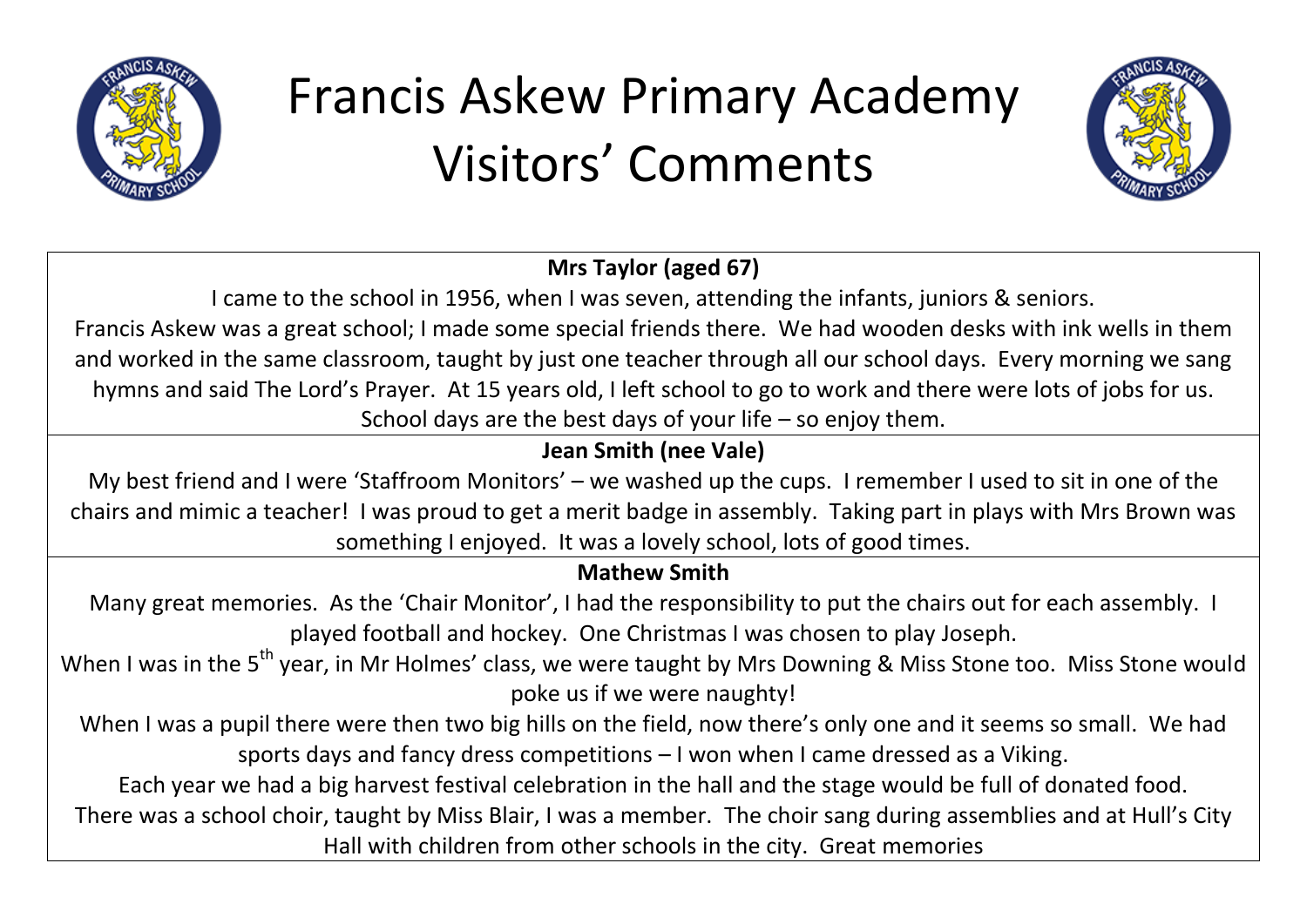



#### **Stephanie Miller (nee Lasher) 1976 - 1981**

I used to be the 'Bell Monitor' this duty meant I was allowed to just walk out of class without permission to press the bell for playtime and lunch. I even won the service to the school award in 1984 for ringing the bell and I've found my name in the book of awards! I was also a prefect during the school year 1984 – 1985.

I have fond memories of Francis Askew from Mrs Downing's class when I started,

to my final year taught by Mr Holmes.

## **Helen Warner (nee Smith)**

I'm very happy to come and visit my old school, so many happy memories to write down –

- sitting in the hall for assembly,

- the country dancing with Mrs Forward and competing at Hull City Hall,

- every morning the Milk Monitor going to the nursery to collect the milk,

- going to dinners and being served custard that was pink,

- our class trip to Raywell, including indoor fireworks when the teacher burnt the new carpet!

So many memories it's impossible to write them all down. It is such a shame this old school is being replaced.

#### **Nancy Aveyard 1953 - 1959**

I enjoyed my visit very much, thank you to my guides.

I have many memories of the school. I started the infants in 1953 my teacher was Mrs Woodward; the infant part of the school was the ground floor. Francis Askew Juniors were upstairs, I remember being in Mrs Dublin's class. We went on a trip to London; we had our photograph taken in Paragon Station.

I sat my 11+ exam but failed so I went onto the senior school. I will be sorry to see this school knocked down.